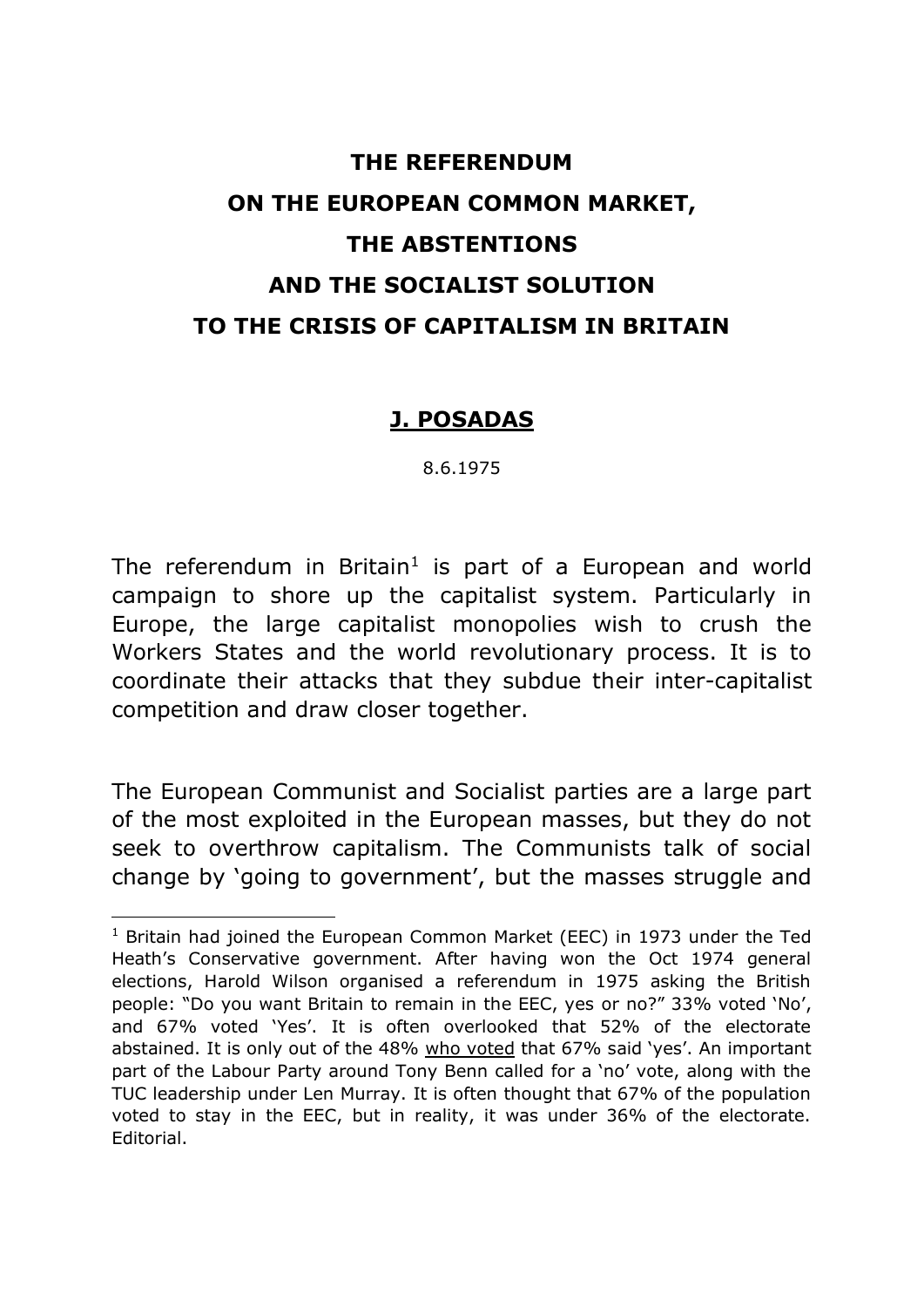see beyond parliaments. The Communist and the Socialist parties cannot think outside parliaments, but the masses do.

Europe is in the grip of inflation and unemployment, but there are many successful strikes and factory occupations. Pensioners, women's groups and even children organise street protests. The European masses are not intimidated by the huge level of unemployment. They know that Workers States exist and that Workers States can be made. This knowledge did not exist on the eve of the First World War. Now it does. The European masses keep the knowledge of the Workers State in mind. The only ones who seem to know nothing about this are the Communists, the Socialists and the Trade Union leaderships!

Capitalism realises that its system is finished. Faced with constant strikes and opposition movements, it cannot but watch the decay of its political authority. In France - where even the prostitutes are rebels - there are rumblings of discontent even in the police, even in the army. The French police want the right to be unionised, and to not being used against ordinary people. These are indications that capitalism decomposes, and not just in France. The apparatus and the superstructure of the bourgeois State are rotten to the core. In the European society of today (1975), the revolutionists have more authority than capitalism. You see this in the conduct of the prostitutes: they want dignity and human rights - just what capitalism cannot give them. Capitalism has marginalised these people and wants to keep them forgotten. It cannot believe that here they are, marching together, self-confident and as part of society.

## **Capitalism reorganises its military power:**

The large world consortiums compete mercilessly against each other. Why then do they talk now of 'the greater economic integration of Europe'? They *talk* about this, but what they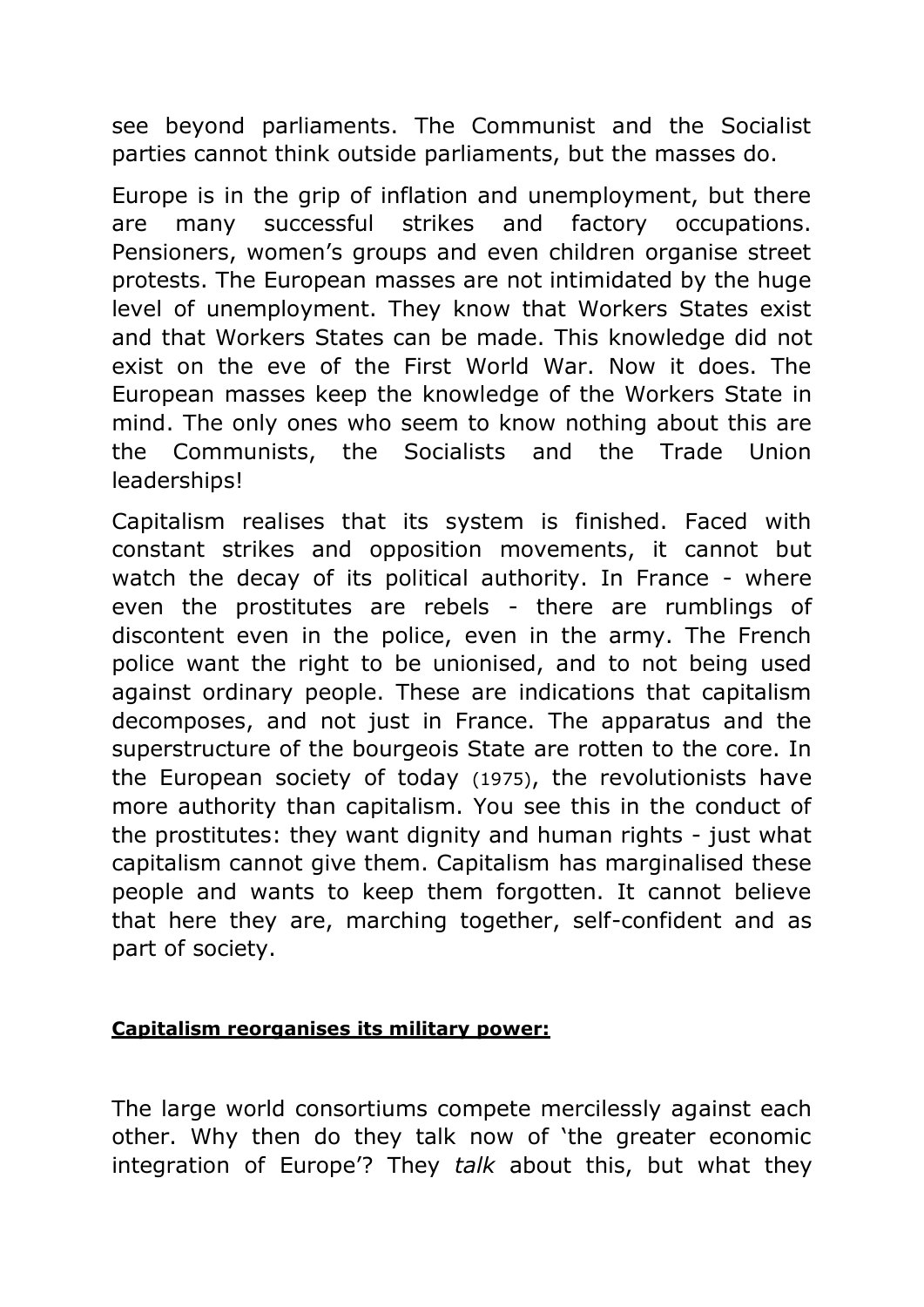want is the political leadership of Europe. Rest assured that they are not looking for an 'economic integration' devoid of political and military advantage to them. World capitalism wants out with all the Workers States.

#### **Capitalism wants a final reckoning with the Workers States.**

It has armed itself atomically with a view to smashing the economic, political and social competition of the Workers States. This is why French imperialism has facilitated German access to nuclear power. In the US (the United States), Schlesinger and Kissinger<sup>2</sup> have actually said that the US will use nuclear weapons "should war break out in Europe". Should "revolution break out in Europe" - they meant! This is why the US makes access to nuclear technology easy for the European capitalists.

US imperialism stimulates the armies of the European capitalist countries to think 'atomic'. It spares no expense in doing so. Meantime, it works for its allies in every European country to gain ground and win posts in every electoral contest. US imperialism leads each ruling class towards repression and 'atomic response'. Eager to avoid the possibility of rebellions in European armies, the US advises the capitalist leaders to make military reshuffles under the cover of 'anti-corruption drives'.

A reorganisation is taking place right now in all the capitalist armies. New military bodies are being created. Military technology is improving by the day. General Stehlin<sup>3</sup> was sacked, and then he was linked with scandals involving ITT, Northrop and the US army. Other cases have involved big world corporations. The same happened in the CIA. Meanwhile, we are invited to admire the new honest men who uncovered

<sup>2</sup> **James R Schlesinger**, US Defence Secretary, 1973-1975 under Nixon and Ford. **Henry A Kissinger,** US Secretary of State 1973-1977.

<sup>3</sup> Before 1974, **General Paul Stehlin** had been top leader in the French Air-force, and Vice President of the French National Assembly. In 1975, it became public that he received bribes from the US plane-maker Northrop. He was found dead soon after that. Editorial.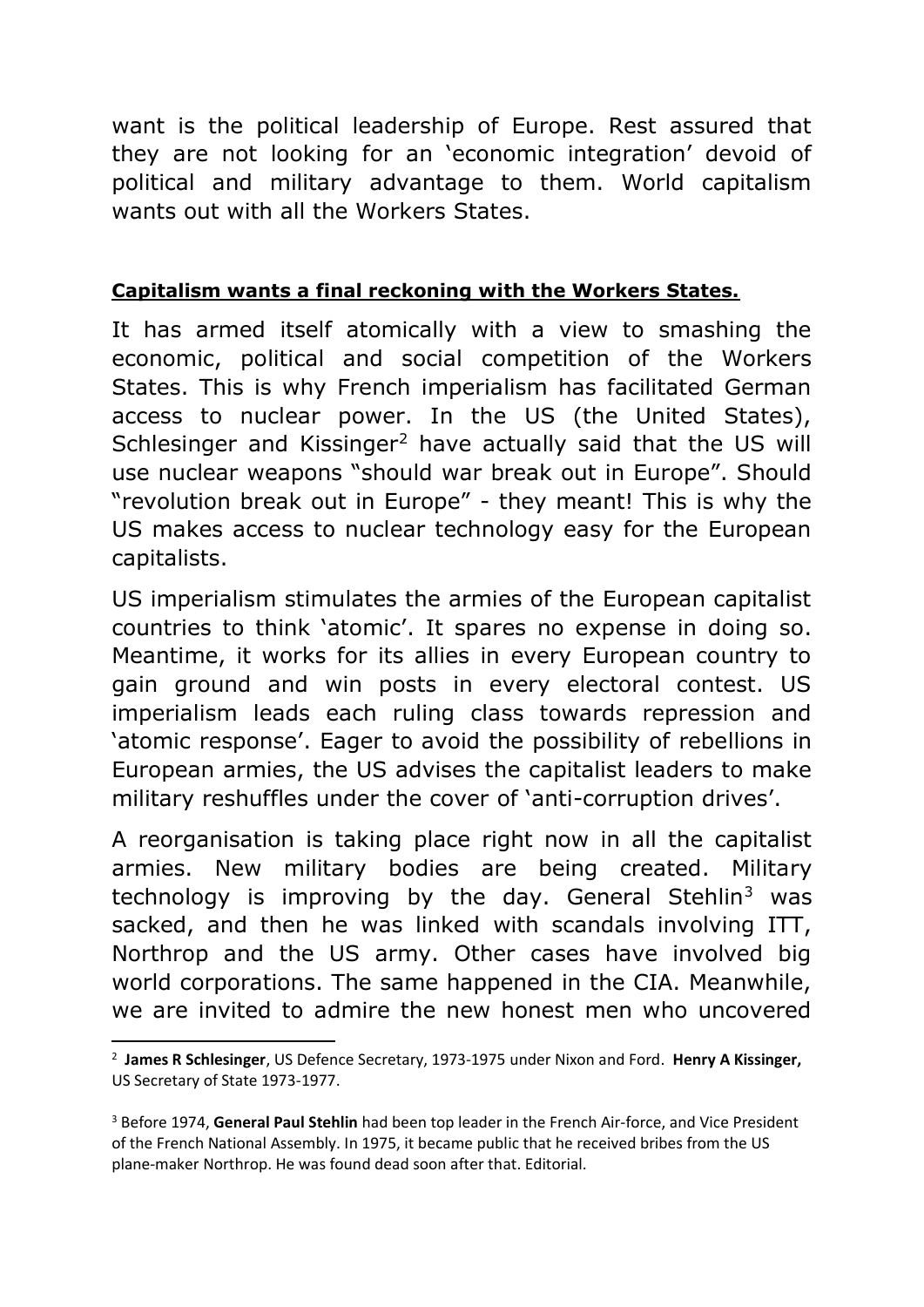wrongdoing. Such events have a cost for capitalism however: The bourgeoisies implement the changes - the world over and in the US itself - but they (bourgeoisies) lose respect and confidence in the system.

The European Common Market (EEC<sup>4</sup>) presents itself with an *economic* face, but it was not created for economic reasons. It was created when European capitalism decided to confront the political competition of the Workers States as well as that of the European masses. For capitalism, the biggest sources of social unrest are in the key capitalist countries: Britain, Germany, France, Spain and Italy.

The European capitalists agreed to draw closer to each other following their decision to face down the Workers States and the European masses. This is why they are so keen to keep Britain 'in Europe'. They view Britain's reticence as harmful to their interests.

Having obtained exemptions, caveats, rule changes, rebates and promises, the British government joined the EEC in 1973. This year (1975), the Wilson government yielded to further EEC pressure to guarantee British membership by means of referendum. All this was done discreetly and subtly to avoid rousing the British proletariat. It is all very defensive. It is not as if those in the EEC were coming together from a position of strength. The thread behind it all – British referendum included – is capitalism seeking to avoid revolution.

# **It is for war that capitalist Europe 'unites':**

.

Capitalism cannot exist without competition. Competition is its irrevocable condition and contradiction. Capitalism can only exist through it. For its part, the EEC is nothing but a giant multinational. If the capitalists within it had confidence in the future, you would see them today competing against each other madly. The reverse is the case however. If anything is shown by their integration, as they call it, it is their fear of the

<sup>4</sup> The **European Common Market** became the European Union, **EU**, at Maastricht in 1992.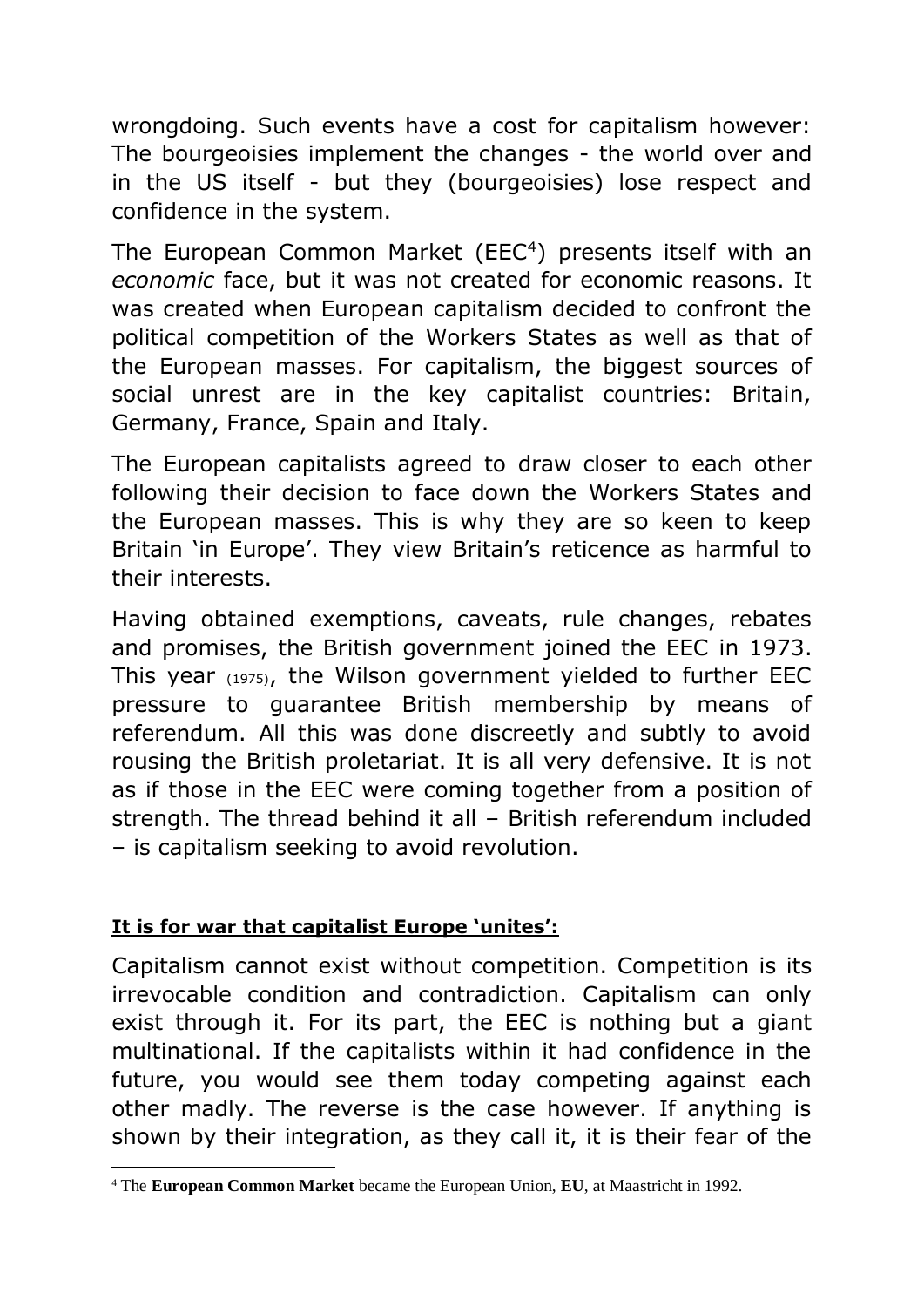future. Indeed, how could they feel confident with their insoluble crisis on a one hand, and the Workers States on the other?

Wherever in the world British capitalism sets its foot, it triggers situations that its system can no longer cope with. It loses control at every turn, but it cannot leave off tampering with other countries either, as in Lebanon<sup>5</sup> and surrounding region. Finished the time when the capitalists could simply barge in, decree and impose. Now, they must 'negotiate'. And as they do so, they must remember to keep Israel on-side and fightready, even as the boomerang returns to hit them on the nose. The matter of the referendum in Britain is not separate from all this.

The world capitalists talk of a "United Europe", but it is for war that they 'unite' Europe. The "Economic Community" they talk about is more political and military than economic. This is exactly how Yankee imperialism wants Europe 'united'. US capitalism has no interest in a capitalist Europe that competes successfully against the economy of North America, but this is what happened to a certain extent. The US had to accept this. Such are the contradictions of the capitalist system.

The top sectors of world capitalism had to accept that the greater political and military 'integration' of Europe could not avoid being *economic* as well. US capitalism tried to avoid this. Its view of a 'united' Europe always was: All the European capitalists in a line, behind the United States please, and under its command. This is how the top US administrators wanted things. When they realised that this would not be possible, they

<sup>5</sup> The **civil war in Lebanon** had just started in 1975. It would last until 1990. Many of the refugees of that war are still displaced today (2017). From 1920-43, the French colonial power had favoured the Christians, who sided with the West in this civil war. The Maronite Christians were led by Camille Chamoun. The hundreds of thousands of Palestinian refugees (who had been expelled from Israel) tended to side with the Soviet Union. Lebanon had a Nationalist Movement of its own led by Kamal Jumblat. Some Nationalists, like Bashir Gemayel, supported the Palestinian PLO. When he was alive, Nasser had called for a Federation of the Arab States. In 1975, Callaghan was Labour Foreign Secretary in the Wilson government. With the United States, Britain was intervening in this region to counter the continuing influence of Nasserism. They also feared the influence of the USSR, of Syria and of the Palestinians led by Arafat. In 1978, Israel invaded Lebanon, and again in 1982. Editorial.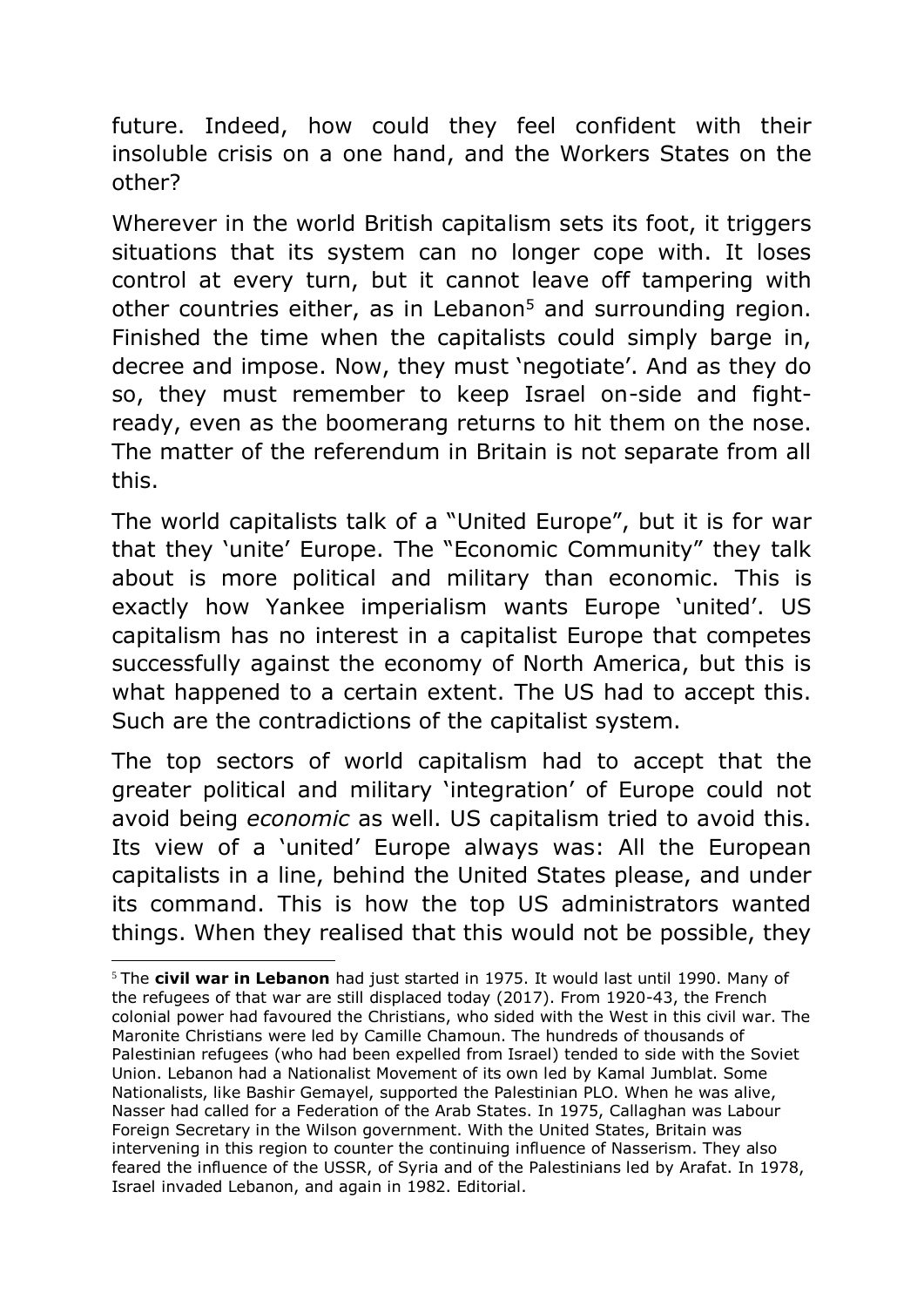opted for the next best thing: The US would put up with some European competition, but it would keep it penetrated and manipulated under its command. Britain served the US in this matter, and France too. In return, the European countries were granted easy access to all the uses of nuclear technology. We are told that Germany cannot rearm itself – as per the last war – but no one says that it cannot be supplied.

# **The 'no' of the Labour left forms part of a maturing process:**

The referendum in Britain asked people whether they wanted to remain in the EEC. This was a golden opportunity for the workers' organisations to discuss 'Europe' and take clear positions. It is true that this referendum was a strict interbourgeois conflict, and that there was nothing in it for the working class. Less advanced workers voted 'no' for fear of immigration and unemployment, and a sector of Labour recommended the 'no' to exploit this fear. There were huge abstentions, but what else could the mass of the workers do?

The Labour 'no' offered nothing to the working class. The Labour Party could opt for 'yes' or for 'no' without the Labour government feeling obliged to implement the Party's programme of nationalisations. And so, the workers abstained. They were given a choice - 'yes' or 'no' - but all they could see was Harold Wilson straining to unify capitalist Europe against the world socialist revolution.

Harold Wilson<sup>6</sup> is cautious with the Labour left. He never confronts it head-on. He makes deals now with Tony Benn, now with others, in the hope of never having to clash directly with the worker's base. He is scared of it. He has had plenty of occasions to observe how far ahead of Labour the British working class actually is<sup>7</sup> - what with the miners' strike, the

<sup>6</sup> Harold Wilson became Prime Minister in Feb-March 1974. He took over from Ted Heath.

<sup>7</sup> With their **second Miners' strike** in 1974 (the first in 1972) the British workers managed to bring Labour to government with an absolute majority (plus 3 seats) in October 1974. They brought down Ted Heath and defeated his hope of regaining control.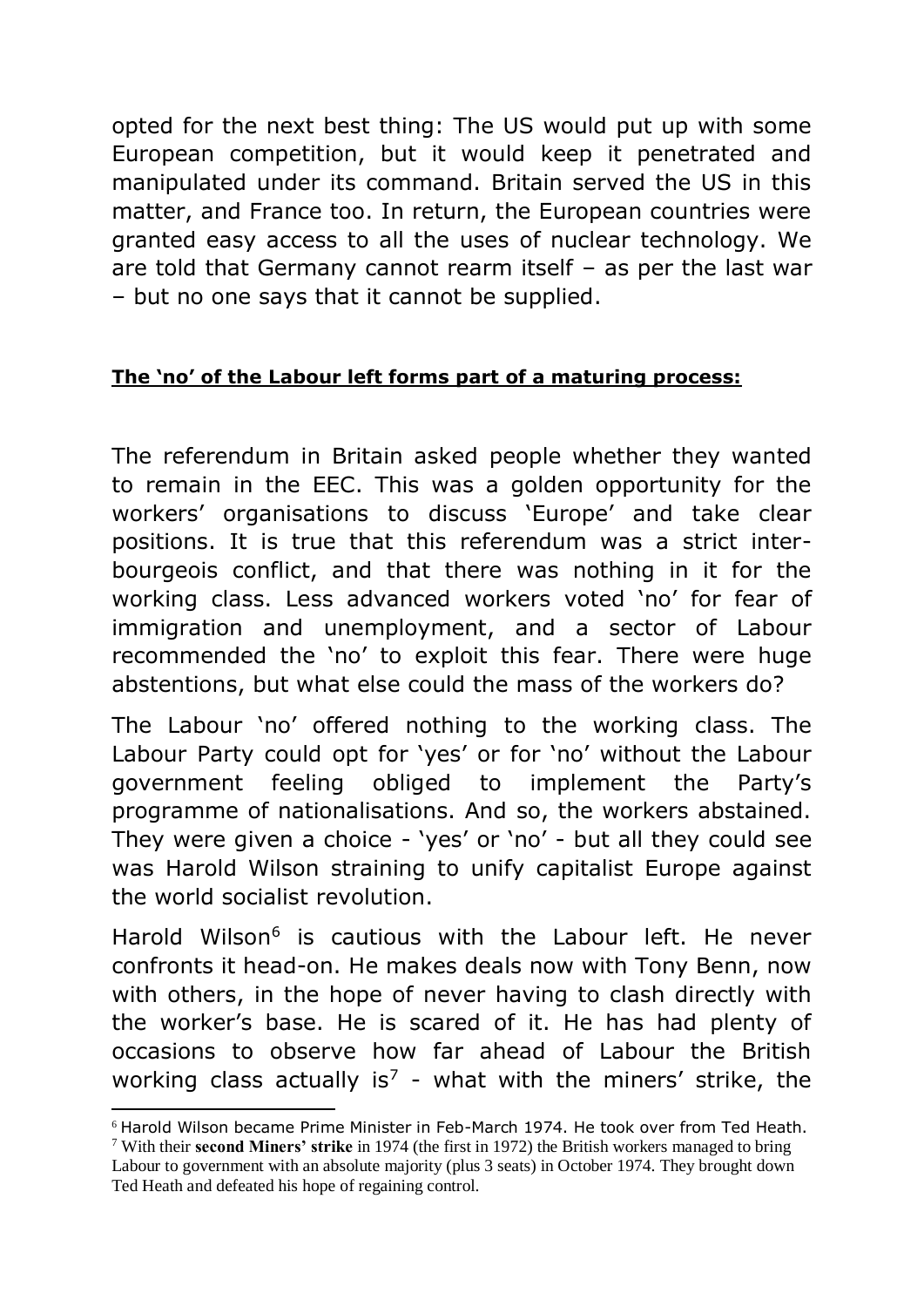closure of the Birmingham Saltley Coaking Works<sup>8</sup>, the Upper Clyde shipyards' occupation, the engineers' strikes, the strikes of the postal workers, etc, etc.

The determination of the workers is so strong that it inspires the Labour left. Because the workers are so resolute, the Labour left felt confident enough to adopt a programme of nationalisations as part of a wider anti-capitalist programme<sup>9</sup>. It is the first time that the British working class succeeds in stimulating a Labour-left bold enough to clash with the Labour Party machine, and strong enough to create a distinctive leftwing in the Party.

In this referendum, the Labour-left threw its weight behind the 'no' vote in a way that did not allow it to discuss the EEC on an anti-capitalist basis. This gives the measure of a still very uncertain left. All the same, the left 'no' collided with the official Party's 'yes'. This broke the old pretence of Party 'consensus' and 'unity'. All this forms part of a process where the Labour left matures.

## **Tony Benn said 'no' to the EEC but not to the market economy:**

<sup>8</sup> On 10.2.1972, the British Miners were on their first national strike. That was during the Conservative government of Ted Heath. The Miners sent pickets to the **Saltley Coaking Works**, in the West Midlands, to force the closure of this gas-based strike-breaking installation. After direct confrontations between police, the Miners and some 10,000 workers who had come from all over Britain to support, the Works were forced to close. Heath accused the Miners of creating fuel shortages. He soon announced the "Three Days Week", allegedly because the economy was running out of fuel. In reality, the greatest shortage had come from 'the oil crisis' provoked by an OPEC embargo. The Miners were blamed in order to turn public opinion against them, and their strike. In October 1974, however, Labour won its second general election, and with an absolute majority. The Miners and the working class were absolutely instrumental in this second Labour victory. Editorial notes.

<sup>&</sup>lt;sup>9</sup> Although Labour was still in opposition, the Labour Party Conference of 1973 had voted for an extensive programme of nationalisations. When **Harold Wilson** drafted the 1974 Labour Party's electoral manifesto, it contained many of the Conference decisions. By 8.6.1975, Wilson had implemented some of these and repealed the Tories' *Industrial Relations Act*. A *National Enterprise Board* was then projected, along with measures of industrial democracy. Editorial.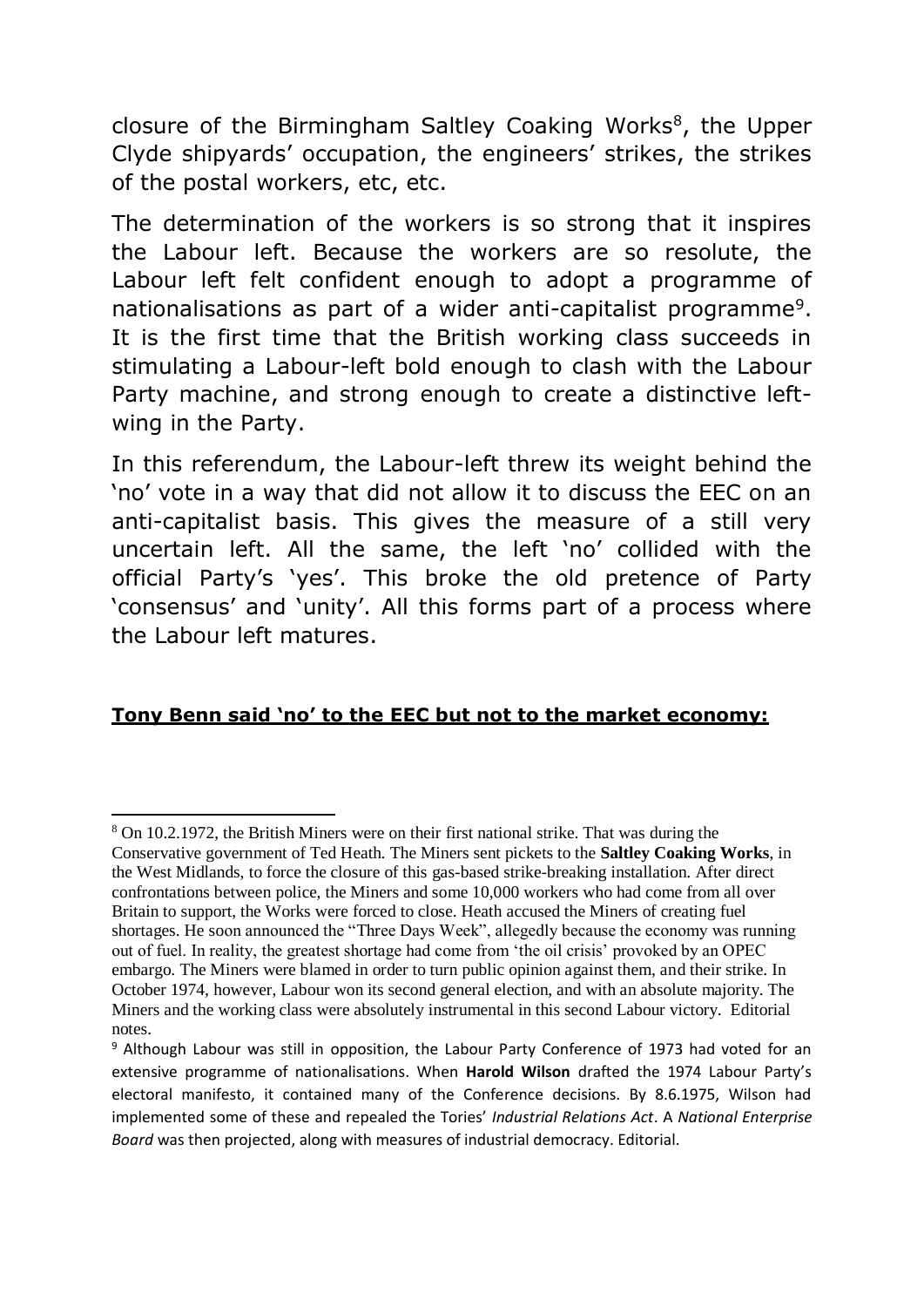In this referendum, the British proletariat did not see a struggle between the social classes. It only saw a conflict between the bourgeoisie of the 'yes' and the bourgeoisie of the 'no'. Tony Benn called for a 'no', but he was only opposing the EEC, not the market economy upon which it is based.

One thing is certain however: The bourgeoisie did not abstain. It split between 'yes' and 'no', but it did *not* abstain. Those who abstained were the workers, as well as some petit-bourgeois layers and conscious people who objected to both options. This abstention of the workers was an intervention. This will show in the next period.

Habitual abstentions apart, a good 30% of other abstainers did not vote because they do not admire the EEC. If you add to their numbers those who voted 'no', the result is a crushing majority against staying in the EEC! The 'yes' was declared the winner however, because such is the way of bourgeois electoral consultations. They are stratagems. People are deeply contemptuous of 'elections', their manoeuvres, their results.

The official victory of the 'yes' does not impress the proletariat and the advanced petit bourgeoisie. For them, this referendum was a bourgeois device to keep capitalism going, to hinder the revolutionary progress of Europe and to build a European front against the Workers States.

# **This 'yes' for the EEC does not indicate strength:**

.

Don't give too much weight to sectors like Enoch Powell<sup>10</sup> [semi-fascist right, opposed to the EEC]. Types like him do not decide, however many they are. Those who decide are the European capitalists. It is to compete as a block that they draw closer together. They know that each of them will crumble if they stay separate. They wanted very much this 'yes' result because it helps them shore-up European competitiveness

<sup>&</sup>lt;sup>10</sup> John Enoch Powell: 1912-1998. Member of Parliament for the Ulster Unionist Party. Minister of Health 1960-1973. Made violent speeches against immigration.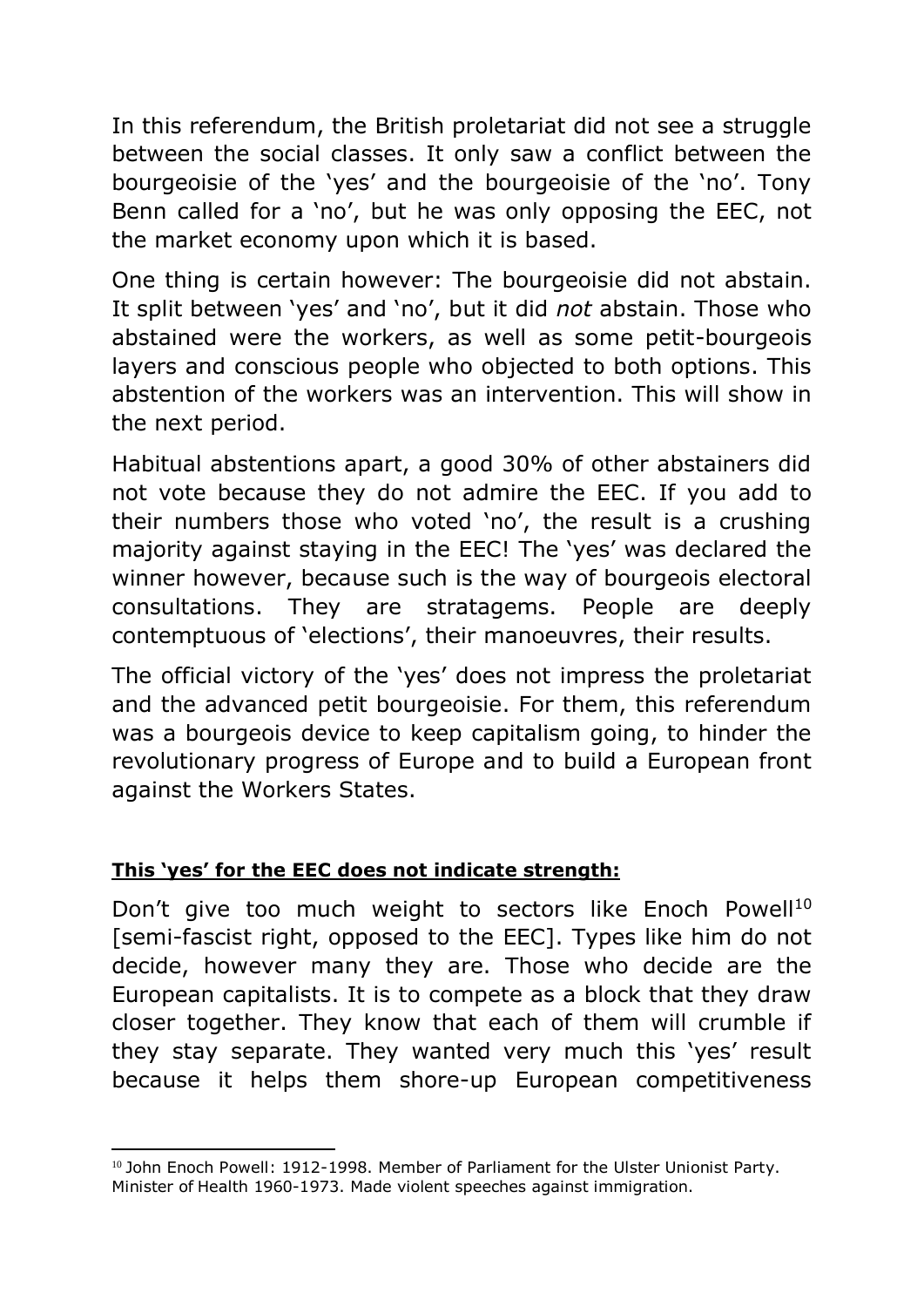against the rest of the world, the US included. None of these things are signs of strength.

The European capitalists eventually realised that their intercapitalist competition was weakening them too much. Feeling increasingly vulnerable as separate countries, they looked for a political leadership able to speak in the name of them all, or at least in the name of the most powerful amongst them. In this way, they hope to save their system from its decadence and disintegration. Their leaders incriminate loudly the oil crisis and too much competition, but these are false reasons. The true reason is that the capitalist system is in a crisis without solution.

# **Everything cries out for social change and human dignity:**

The leader of the French Socialist Party, François Mitterrand<sup>11</sup>, said recently that "although the crisis of capitalism is total, there will always be more capitalist crises". This is not true - or rather, it is true only as long as capitalism is not overthrown. Mitterrand does not think in terms of capitalist overthrow. He says this to reassure the bourgeoisie along the line of: 'Don't worry, the Socialists are still on board'.

Mitterrand calls the crisis "total" like someone desperate. The word 'total' does not necessarily mean that everything falls down this minute, but it surely means that everything is at stake. Indeed, this is what is happening in France, from the economy, to society. There, the so-called prostitutes are in the streets demanding their human rights. Everything cries out for change: the economy, investments, consumption, production, the church, the police, the army, the prostitutes.

Capitalism's defeat in Vietnam, Laos and Cambodia has not finished reverberating around the world. This major blow at the foundations of capitalism strengthens the Workers States.

<sup>.</sup> <sup>11</sup> **Francois Mitterrand**: 1916-1996, President of France 1981-1995.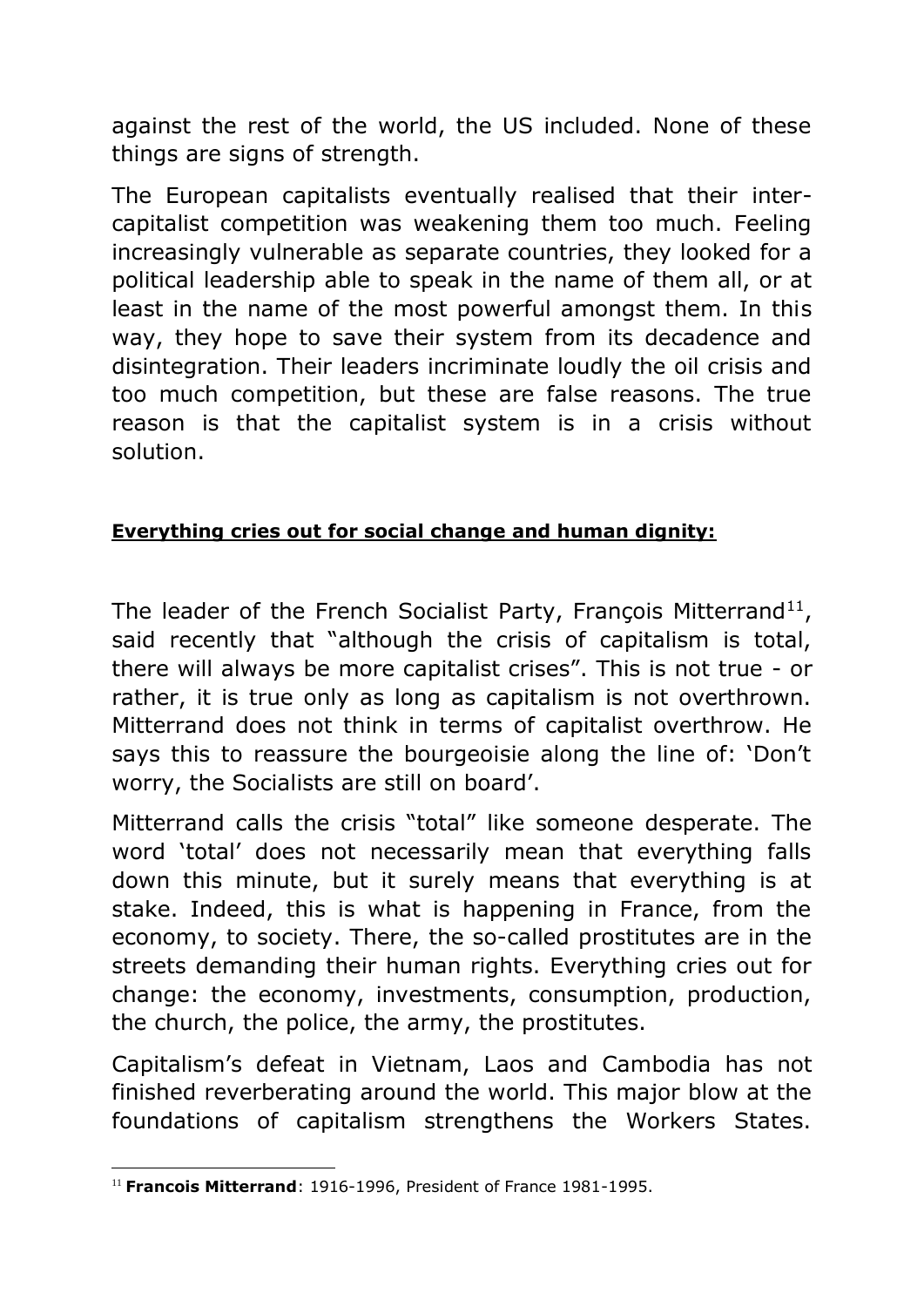Everywhere, the victory of the Vietnamese masses inspires the world working class and the exploited. It fills people with an enormous joy. The example of Vietnam edifies everyone, all over the world, particularly the millions forced to live on the margins of society.

The victory of Vietnam sends a message of confidence. It raises the so-called prostitutes above the brutality of their condition. These persons no longer feel degraded by the corruption that surrounds them. Seeing that deep social movements are already marching under the banner of human dignity, they want to participate. Prostitution does not represent the struggle for human dignity, but the protest of the prostitutes does. It forms part of the quest of humanity for its dignity.

The defeat of imperialism in Vietnam is central. It is infinitely significant. The European proletariat, the workers' centres, the Communists and the Socialists must base themselves on this. They must create *Parties/Trade Unions United Fronts* to overthrow what remains of bourgeois life. There is no other way to eliminate the crisis, unemployment, prostitution and degradation.

There is no prostitution in the Workers States! In liberated Saigon<sup>12</sup>, the prostitutes were immediately integrated into the tasks of the revolution. This is how they recovered their human dignity. As shown in the above example in France, the prostitutes want the right to live as human beings. As a category in society, the condition for these persons to start living as human beings is the overthrow of the capitalist system. The existence of prostitutes is the direct expression of bourgeois relations. Because indignity is inherent to capitalism, human dignity will only come with the elimination of the capitalist system.

<sup>12</sup> **Saigon**, 1975: The United States stopped bombing Vietnam in August 1973. In April 1975, North Vietnam proceeded to recover the South of its country, capital Saigon, from the claws of US imperialism. In this particular war, US imperialism killed at least two million people. Apart from the environment disaster which it provoked, it also caused generations of people to be born, to this day, with genetic malformations. Editorial.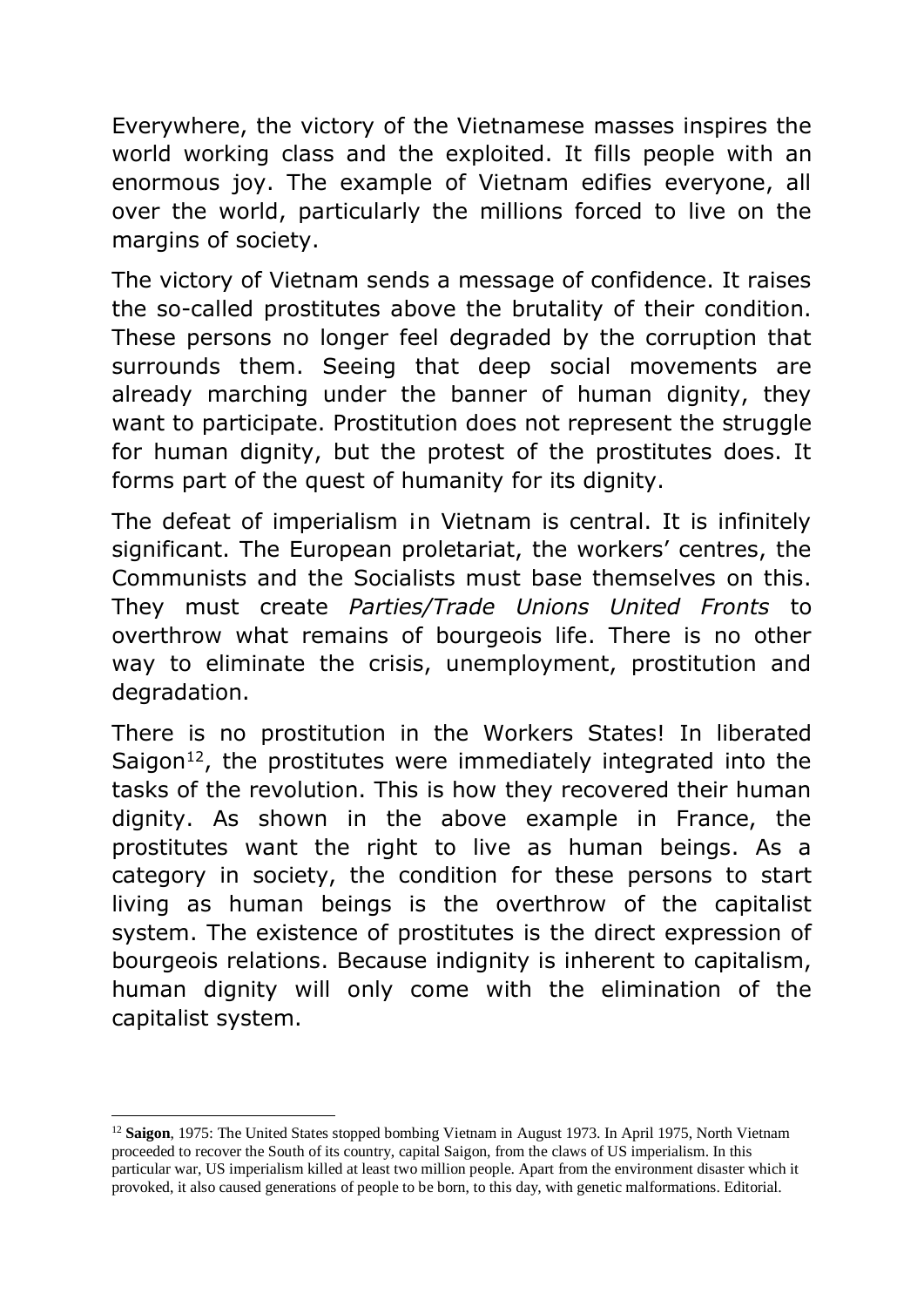#### **Imperialism goes from defeat to defeat:**

.

Let us dwell a little on the US defeat at Mayaguez<sup>13</sup>. This was a month ago: the US military invaded Cambodia in the same offhand manner it had used in Tonkin<sup>14</sup>. In spite of the very violent US slaughter and mayhem in Mayaguez, Yankee imperialism still failed, and was thrown out. When it decided to throw-in the towel and flee, it was not suddenly trying to respect treaties, as we are told! It was stopped. It was stopped by the Soviets, mostly, who were watching, finger on the trigger.

At Mayaguez, US imperialism re-enacted the entire scenario of lies and provocations that it had employed in the Tonkin attack. This time however, the Soviet Union was not playing balls any more. This gave wings to the Cambodians fighters who redoubled their efforts in defence of the Socialist advance of their country. It is important to note that the Cambodians who captured the crew of the Yankee ship were all youngsters - the youngest was barely fourteen!

It is to reassure their world bourgeois allies that the Yankee imperialists go on battering country after country. 'We are still

<sup>13</sup> On 12 May 1975, a detachment of US marines initiated the invasion of a Cambodian Island called **Mayaguez**. The immediate excuse of the US government was that the crew of one of its merchant ships had been taken hostage on the high seas by Khmer Rouge soldiers. The real reason is probably that the US, thrown out of Vietnam, was looking for a new foothold in the region. The 3-day battle ended in a complete fiasco for the US and the loss of many of its marines. A number of Yankee combatants 'disappeared' (from such a confined space that they could not possibly have become 'lost', as J. Posadas underlines below), in a way suggestive of desertion. Faced with the irrational and lunatic ferocity of this Yankee action, the Cambodians kept their courage and uprightness. They released the crew of the merchant ship unharmed, and this last act of the war on Vietnam completed the rout of Yankee imperialism.

<sup>&</sup>lt;sup>14</sup> In 1964, the US had claimed that its destroyer 'Maddox' was attacked twice in the gulf of **Tonkin** by North Vietnamese torpedo-boats. It 'retaliated' of course, but the pretext was soon proven false, and the lie was made public. The large US army contingent was finally defeated, and in 1973, Nixon had to sign a peace treaty with North Vietnam. In 1975, North Vietnam and the Vietcong reunited Vietnam.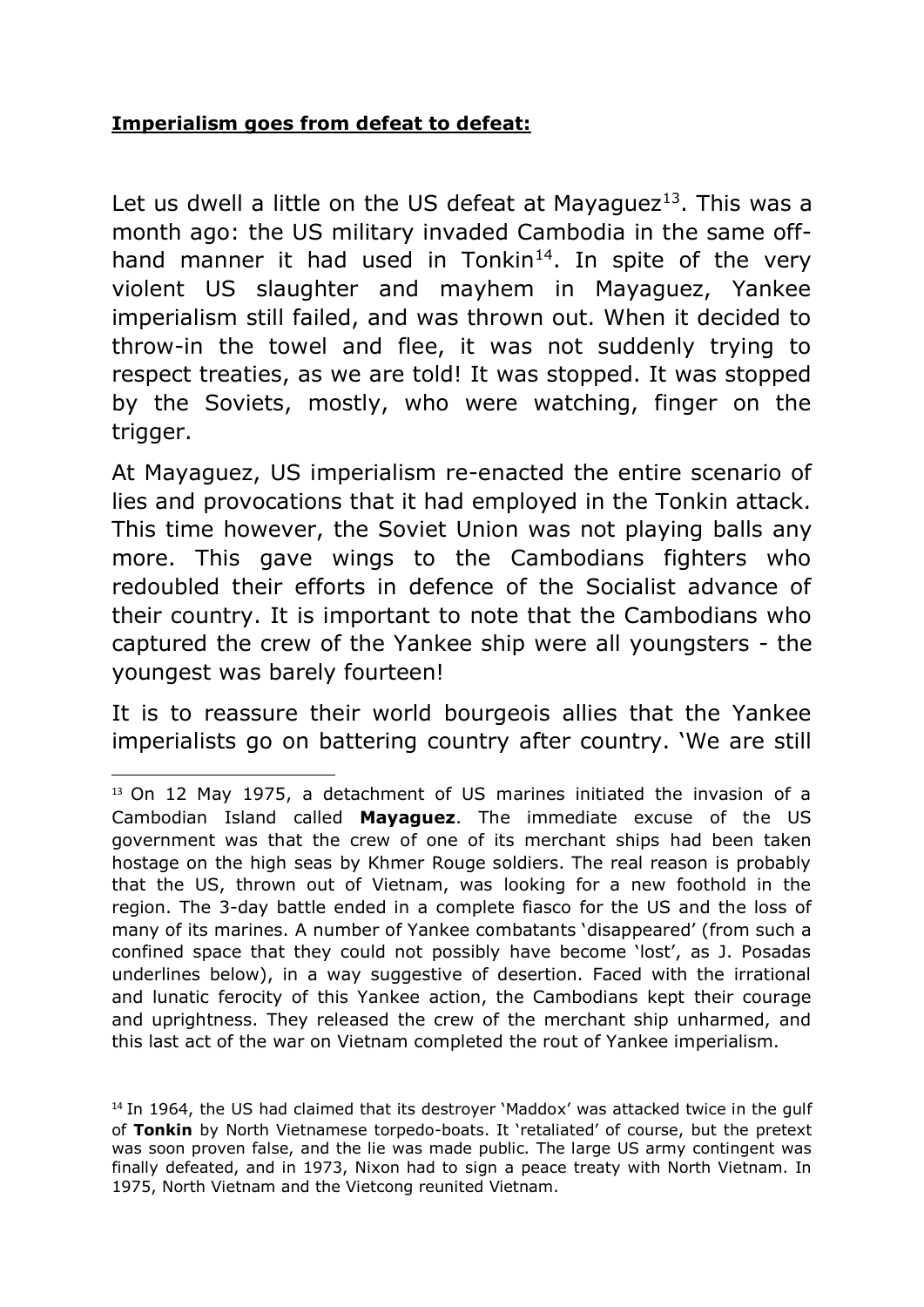on top', they say. Indeed, what guarantees the continued power of those bourgeois allies is the continued power of the Yankee imperialists. But what guarantee is that? In Mayaguez, the guarantee the US imperialists gave to their world allies is that they were beaten by Cambodia and by the Youth of Cambodia.

When the Mayaguez episode ended, the US marines gave interviews. They said that they had all been freed and allowed to return to their ship. One of them said: "The Cambodians treated us well, they left us alone, but our side kept killing them for no reason". This episode is no small matter, considering that 84 US marines died in the whole operation. We are told that another 40 disappeared. Disappeared? In less than 30 square yards?

# **A Government of the Left is needed in Britain, with a European anti-capitalist programme:**

Events in Britain must never be separated from the preparations of world capitalism for 'the final settlement of accounts'<sup>15</sup>. Britain must always be seen in this context. Capitalism/imperialism prepares for all-out war against the Workers States and the world masses. It is true also that this warmongering is constantly being undermined by the debacle within capitalism itself. Add to this that, due to their inherent and ungovernable need to compete, North American, Japanese and European imperialisms will always be at loggerheads.

In the EEC referendum in Britain, the proletarian vanguard abstained with the feeling that the answer is elsewhere. The 'no' advocated by Tony Benn sought to keep in contact with this feeling, but this was not adequate.

The choice this referendum offered to the dockworkers, shipbuilders, postal workers, engineers, miners and millions of

 $15$  The final confrontation between the forces of imperialism and those of humanity, where imperialism is going to be smashed and superseded, as a system. Editorial.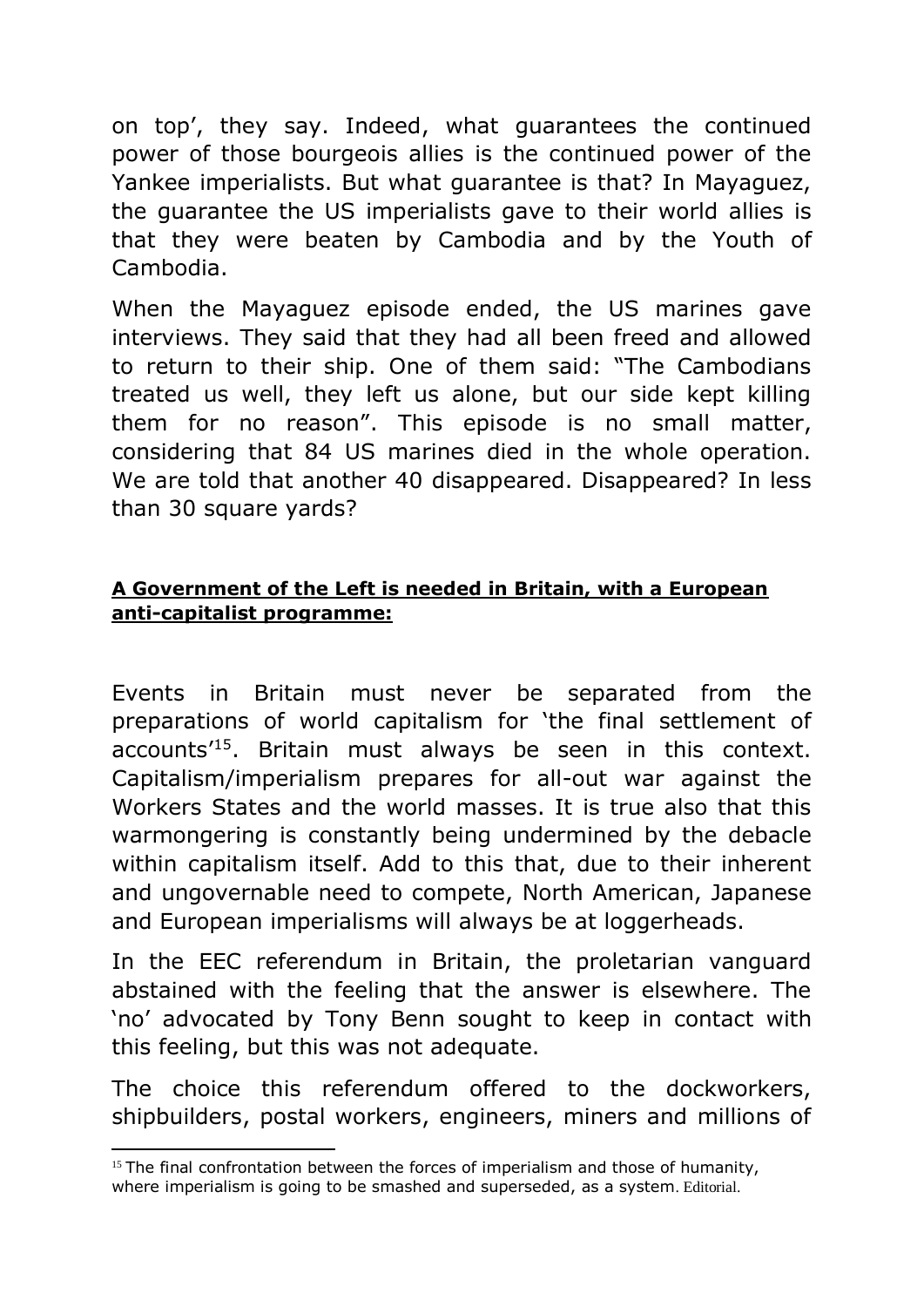others, was no choice. It left millions unrepresented. The workers wanted jobs and job security, but they had no voice. And so, they abstained. They abstained with much determination, as we have seen, and this level of determination will show soon, in other ways.

It is important to analyse the nature of Benn's opposition. His 'no' to the EEC tried to acknowledge, however superficially, the existence of an opposition in the Labour Party. This represents an important change in Britain. Indeed, it is the first time in the history of Labour that the Labour-left expresses so clearly, so publicly and so firmly its disagreement with the official Party position. This sort of thing used to happen in the past, but from the right-wing! Roy Jenkins - who voted enthusiastically 'yes' with the Conservatives - is now being left behind<sup>16</sup>. A Labour left is not only imposing itself on the Party's right and centre, it is unmasking them too. On the part of the Labour left, a 'no' to the Labour right-wing and centre is a 'no' to the bourgeoisie. This encourages the proletariat.

Having pushed the process so far within Labour, the British proletariat has every reason to hope for eventual Labour revolutionary and class tendencies. The overall situation cries out for anti-capitalist responses. In the matter of the EEC, every concern has started to take a European dimension. This invites the Labour Left to elaborate programmes for Europe, and not just for Britain. Appeals must be sent to the European Communists and Socialists, to the European Trade Unions, to the workers presently in struggle in the rest of Europe. The Labour left needs to address them and draw for them conclusions from this UK referendum. This will not happen at once, but something of this sort will happen because it is needed.

The official victory for the 'yes' does not mean that Harold Wilson has support. The proletariat and the British population

<sup>&</sup>lt;sup>16</sup> Roy Jenkins (1920-2003) was a centrist bourgeois figure in the Labour Party for many years before this referendum. He eventually broke from Labour to help create the Social Democratic Party (SDP) with David Owen, Shirley Williams and others. This did not 'disappear' the Labour Party. It is the SDP that disappeared. Editorial.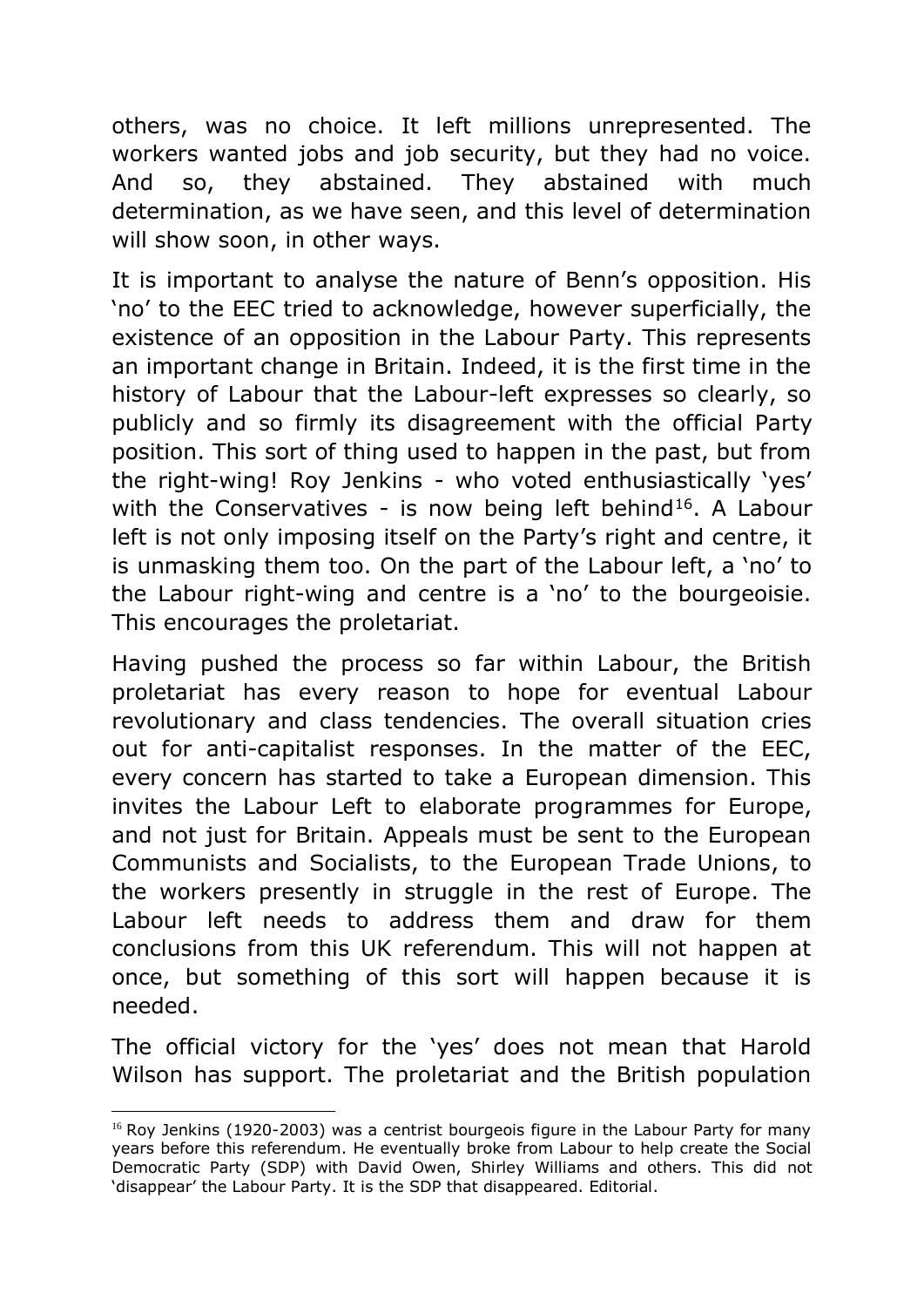have not supported him, only a minority has. Those who insist that 'abstention is always high in Britain' are hiding the truth. The level of abstention in this referendum is unusual, considering that all the bourgeoisie went to vote. Those who abstained were the proletariat, a large part of the petit bourgeoisie and similar sectors not only in England and Wales, but also in Scotland and Northern Ireland.

The bourgeoisie voted integrally because it was integrally interested. It made a united front with Wilson to tear the Labour right and centre away from the Labour left. The outcome of this referendum has shown to the Labour left the need to focus less on the EEC and more on an anti-capitalist programme: A programme resembling more closely that of the *Popular Union* in France<sup>17</sup> for instance. The Labour comrades should try this. Then they will find the struggle in the Labour Party much easier.

The solution to the crisis in Britain does not revolve around 'in' or 'out' of the EEC, but around the anti-capitalist programme and a *Government of the Left* on 'Popular Union' lines. The EEC is not the question. To focus solely on the EEC exonerates the bourgeois Labour leaders from their duty to explain why they do not fight for the working class.

# **The Labour left and the Trade Unions need to link up organically:**

Under the lead of the United States, world capitalism prepares for world war. The capitalist interests dictate that the economic unification of Europe must stay under US domination. To increase the overall political and military coordination of the capitalist system, the US lower the force of their competition towards the EEC. They all attenuate the violence of their relations, but there is no way the capitalist system can stop

<sup>.</sup> <sup>17</sup> In 1972 in France, the Socialist and Communist Parties, and the Left Radicals, had signed a *Common Programme*. It proposed very important measures of nationalisations, but what frightened the bourgeoisie most was this unity which challenged its power. To cap it all, the alliance of the Socialists with the Communists was pulling the rug from under the Socialist right and centre. Editorial.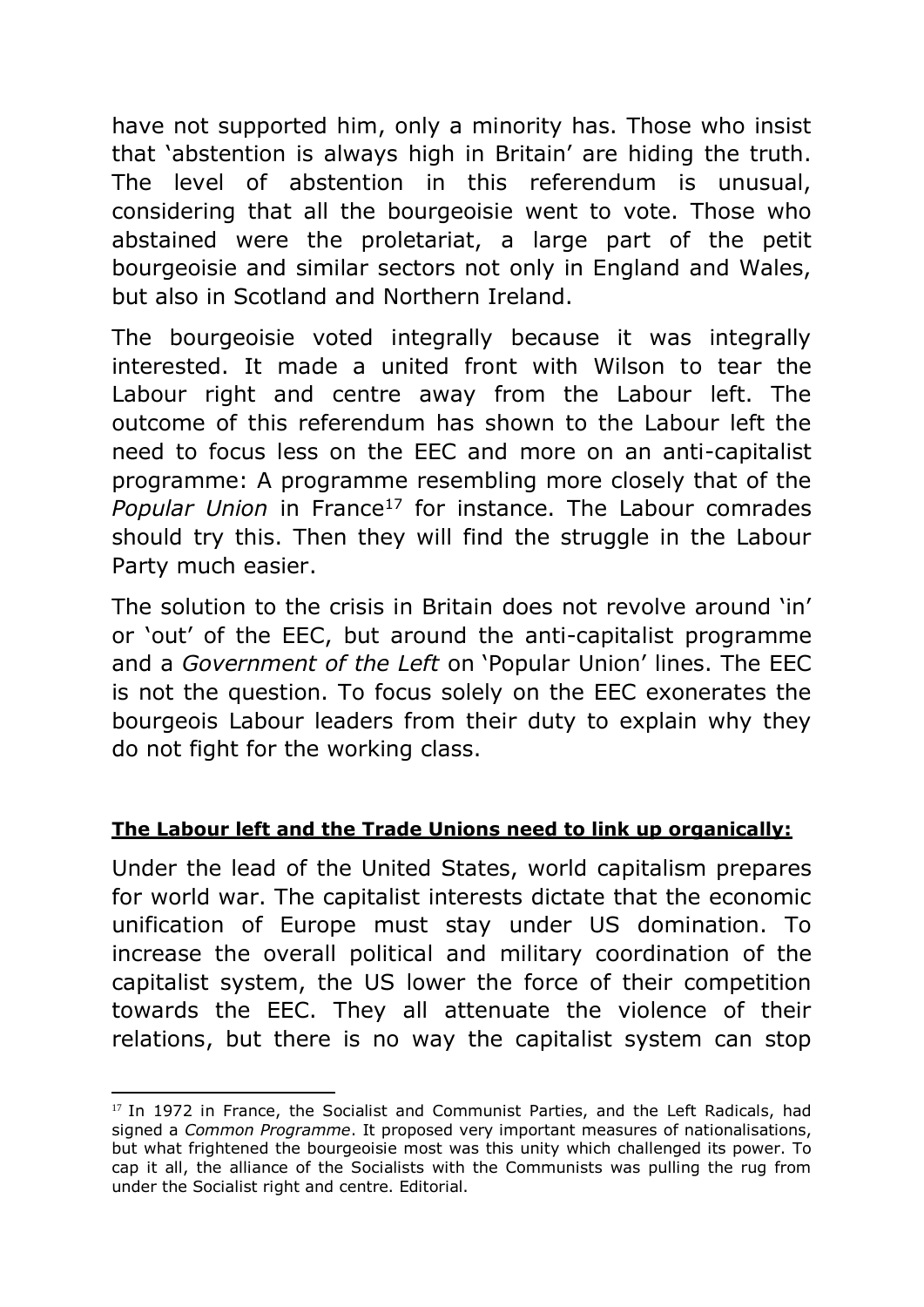competing. This drives inter-capitalist division deeper and wider around the world.

It is necessary to appeal to the European proletariat, and to the large Communist and Socialist Centres. Comrades must call for the creation of a proper left in the Labour Party, whilst still appealing to Tony Benn and others. It is necessary to address the left in the Trade Unions formally, and to do this in the name of the Labour left.

There is nothing to stop the Trade Unions holding meetings to make a balance of the referendum's result<sup>18</sup>. Nobody can stop the Unions calling meetings, making analyses and launching appeals. The EEC is no answer to the present crisis, or to the decline in living standards. What it has to offer, it offers it only to capitalism! And capitalism uses it to repress the masses and prepare for war.

The alliance of the Labour left with the Trade Unions needs to become organic and programmatic. This is already in train, but most of the programme of the 1973 Party's conference remains ignored. The Wilson's leadership no longer mentions it, and those who voted 'no' made no reference to it.

The 1975 'Manifesto' of the Wilson's government contained promises for "industrial planning" and "workers' directors"<sup>19</sup> but capitalism was never going to agree to such things. Every Labour left programme must start from the recognition that capitalism is against. The Labour left and the wider Labour

<sup>.</sup>  $18$  In 1975, the United Kingdom(UK) had been only two years in the EEC. In 1973, Ted Heath had brought the UK into the EEC without consultation.

<sup>19</sup> The plan for a *National Enterprise Board* (NEB) was outlined by the Wilson government in 1974. Its remits were published in 1975. Workers' participation would ratify the employers' rationalisation of capitalist functioning. This was eventually rejected by the Trade Unions, even the most right-wing ones.

In Dec 1975, six months after this text was elaborated, the *Bullock Committee* was set up as part of a *Social Contract* between Labour and the Unions. Its proposal for workers' participation responded to a European Commission's attempt to harmonise workers' participation in Europe. As the *Social Contract* would commit the workers to wage restraints, however, this too was eventually rejected by the British Trade Unions (TUC).